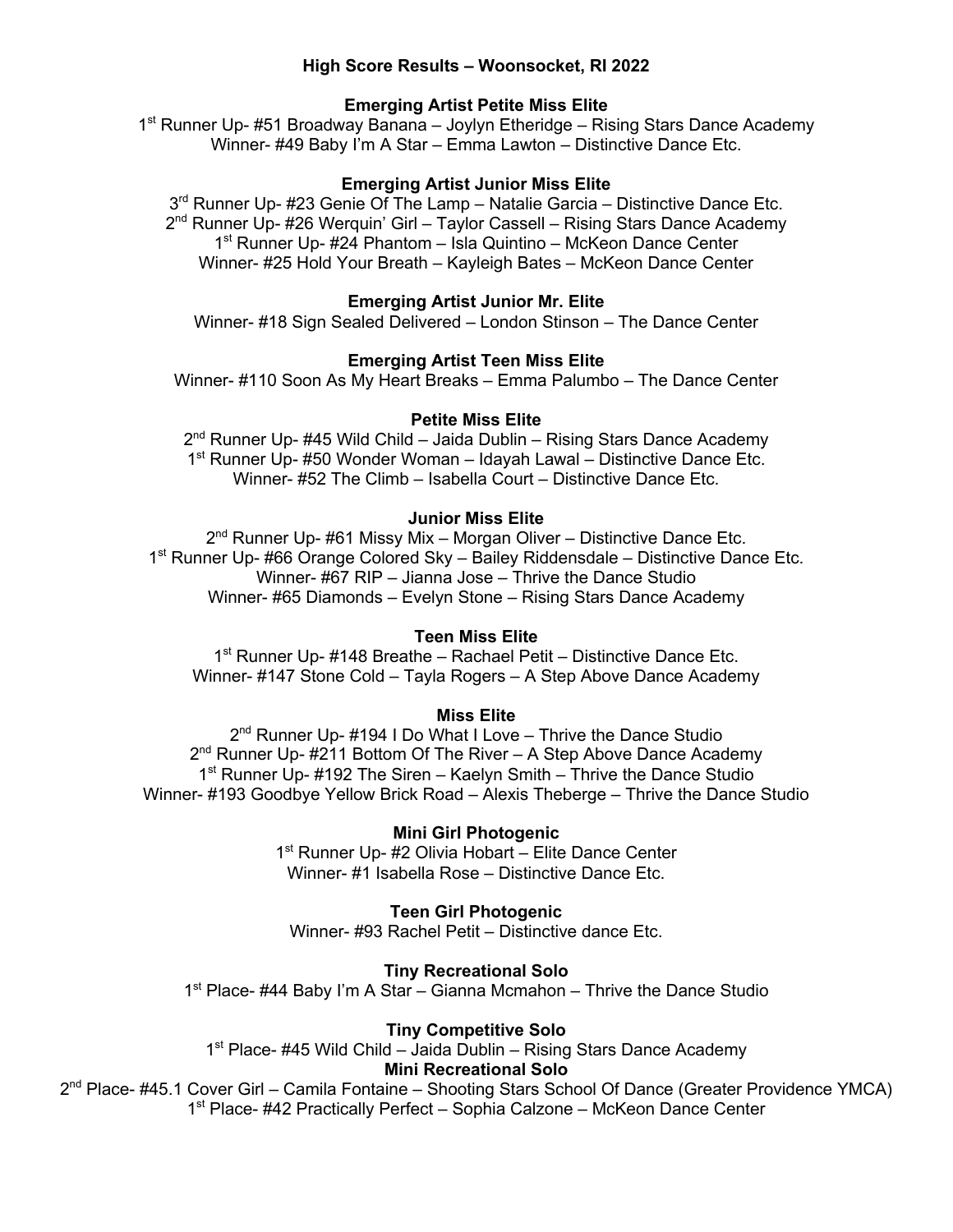## **Mini Intermediate Solo**

 $5<sup>th</sup>$  Place- #46 Halo – Olivia Penta – Thrive the Dance Studio  $4<sup>th</sup>$  Place- #51 Broadway Banana – Joylyn Etheridge – Rising Stars Dance Academy 3<sup>rd</sup> Place- #49 Baby I'm A Star – Emma Lawton – Distinctive Dance Etc.  $2^{nd}$  Place- #47 Check It Out – Adrianna Gonzalez – Thrive the Dance Studio 1st Place- #48 When Your Feet Don't Touch The Ground – Leighton Depari – McKeon Dance Center

## **Mini Competitive Solo**

2<sup>nd</sup> Place- #50 Wonder Woman – Idayah Lawal – Distinctive Dance Etc. 1<sup>st</sup> Place- #52 The Climb – Isabella Court – Distinctive Dance Etc.

## **Young Recreational Solo**

 $4<sup>th</sup>$  Place- #3 I Am What I Am – Genevieve Grandmont – The Dance Center 3<sup>rd</sup> Place- #5 Wings – Audrina Cayer – The Dance Center  $2^{nd}$  Place- #4 Industry Baby – Lucia Rodrigo – The Dance Center 1st Place- #6 Rose's Turn – Gianna Calzone – McKeon Dance Center

## **Young Intermediate Solo**

10<sup>th</sup> Place- #23 Genie Of The Lamp – Natalie Garcia – Distinctive Dance Etc.  $9<sup>th</sup>$  Place- #14 Take Me Or Leave Me – Kaitlyn Devlin – Thrive the Dance Studio 8<sup>th</sup> Place- #15 Good To Go – Gia Arruda – Off Broadway School Of Dance 7<sup>th</sup> Place- #18 Sign Sealed Delivered – London Stinson – The Dance Center  $6<sup>th</sup>$  Place- #11 Get Up – Danika Reynolds – Off Broadway School Of Dance  $5<sup>th</sup>$  Place- #8 Zombie – Raegan Busald – Thrive the Dance Studio  $4<sup>th</sup>$  Place- #22 This Is Me – Hailey Ficca – The Dance Step 3<sup>rd</sup> Place- #26 Werquin' Girl – Taylor Cassel – Rising Stars Dance Academy 2<sup>nd</sup> Place- #24 Phantom – Isla Quintino – McKeon Dance Center 1<sup>st</sup> Place- #25 Hold Your Breath – Kayleigh Bates – McKeon Dance Center

# **Young Competitive Solo**

5<sup>th</sup> Place- #61 Missy Mega-Mix – Morgan Oliver – Distinctive Dance Etc. 4<sup>th</sup> Place- #66 Orange Colored Sky- Bailey Riddensdale - Distinctive Dance Etc.  $3<sup>rd</sup>$  Place- #68 Madness – Addison Beattie – Thrive the Dance Studio  $2<sup>nd</sup>$  Place- #67 RIP – Jianna Jose – Thrive the Dance Studio  $2<sup>nd</sup>$  Place- #65 Diamonds – Evelyn Stone – Rising Stars Dance Academy 1<sup>st</sup> Place- #60 No Day But Today – Isabella Calzone – McKeon Dance Center

# **Teen Recreational Solo**

1<sup>st</sup> Place- #94 DNA – Carilyn Ramos – The Dance Center

## **Teen Intermediate Solo**

 $10<sup>th</sup>$  Place- #104 Supermarket Flowers – Caroline O'donnell – Thrive the Dance Studio  $9<sup>th</sup>$  Place- #112 Catch Me – Izabella Martinez – The Dance Center  $8<sup>th</sup>$  Place- #108 Dancing With Your Ghost – Alicyia Shiner – Off Broadway School Of Dance  $7<sup>th</sup>$  Place- #117 Smells Like Teen Spirit – Arianna Shiner – Off Broadway School Of Dance  $6<sup>th</sup>$  Place- #100 Kiss – Danyelle Joujoute – The Dance Center  $5<sup>th</sup>$  Place- #114 Remember Us This Way – Abby Mihalek – The Dance Center  $4<sup>th</sup>$  Place- #102 Fever – Aleena Mar – The Dance Center 3<sup>rd</sup> Place- #110 Soon As My Heart Breaks – Emma Palumbo – The Dance Center  $2<sup>nd</sup>$  Place- #113 Almost There – Jazel Hughes – The Dance Step 1<sup>st</sup> Place- #118 Don Quiote – Molly Marchand – McKeon Dance Center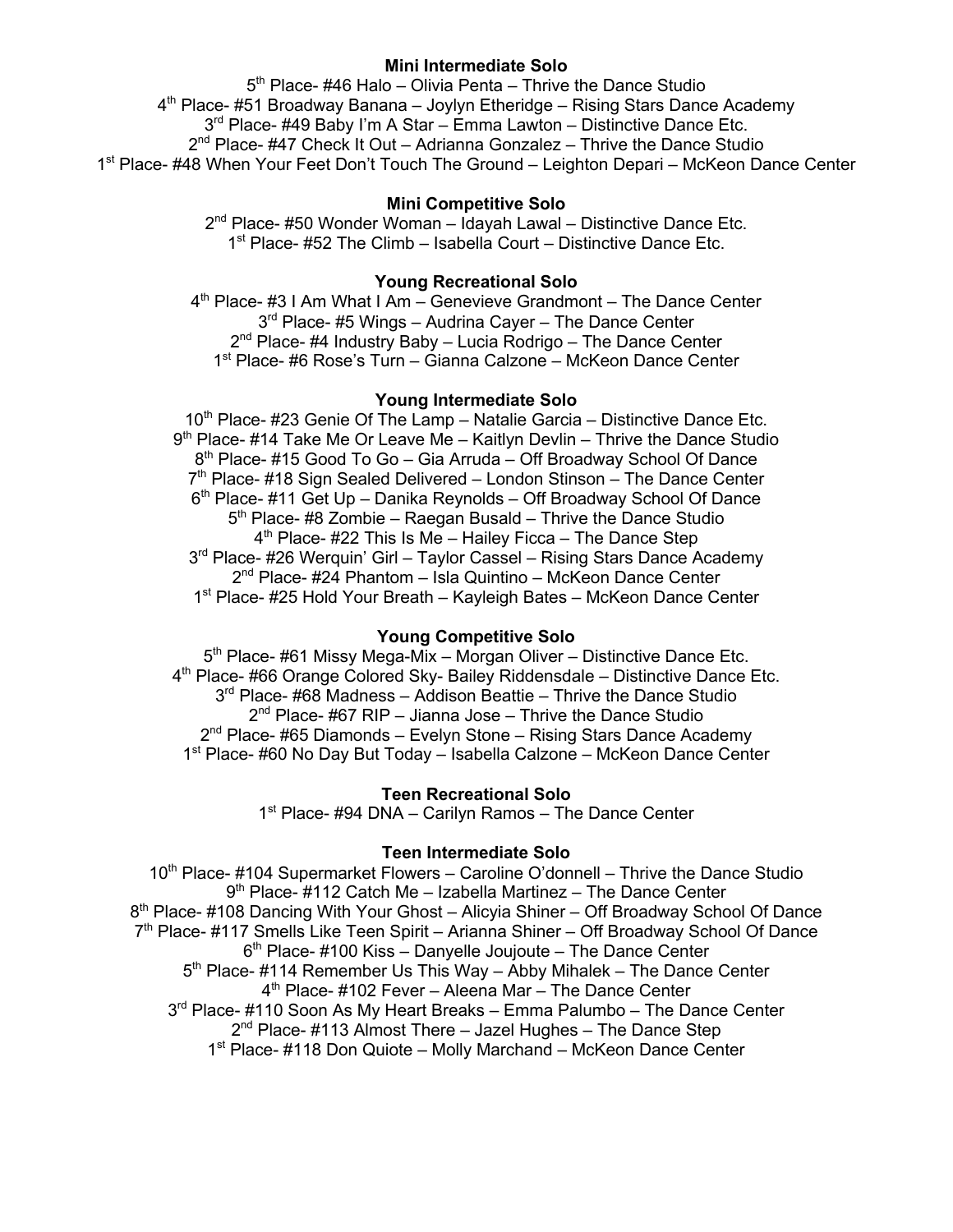## **Teen Competitive Solo**

9th Place- #145 Don't Stop Me Now – Isabel Desrosiers – A Step Above Dance Academy 9<sup>th</sup> Place- #148 Breathe – Rachael Petit – Distinctive Dance Etc.  $8<sup>th</sup>$  Place- #142 Glamorous – Hailey Easton – Thrive the Dance Studio  $7<sup>th</sup>$  Place- #147 Stone Cold – Tayla Rogers – A Step Above Dance Academy  $6<sup>th</sup>$  Place- #146 If I Were A Bell – Madeleine Nystorm – Thrive the Dance Studio 5<sup>th</sup> Place- #141 Did It On Em – Meadow Yeaw – Thrive the Dance Studio  $4<sup>th</sup>$  Place- #71.1 When Lovely Eyes Burn – Lylah Morais – Thrive the Dance Studio 3<sup>rd</sup> Place- #143 Mama Knows Best – Maria Fareti – The Dance Center  $2<sup>nd</sup>$  Place- #134 Higher – Julia Almeida – The Dance Step  $1<sup>st</sup>$  Place- #144 Hallelujah – Hannah Smith – The Dance Company

# **Senior Recreational Solo**

1<sup>st</sup> Place- #121 Trainwreck – Chassidy Arroyo – The Dance Center

## **Senior Intermediate Solo**

 $6<sup>th</sup>$  Place- #127 Show Me How To Burlesque – Amanda Worthen-Hirsch – Dance RI 5<sup>th</sup> Place- #130 Footloose – Alexia Evangelista – Dance RI 4th Place- #122 Dark Paradise – Samantha Laplante – Dance RI 3<sup>rd</sup> Place- #129 Station – Nora Runner – Dance RI 2<sup>nd</sup> Place- #123 Diamonds – Erin Mclaughlin – Kats Dance Centre & Performing Arts 1<sup>st</sup> Place- #131 Boogie Shoes – Merideth Trudeau – The Dance Company

# **Senior Competitive Solo**

10<sup>th</sup> Place- #200 Runaway – Shaylee Ejsmont – The Dance Center  $9<sup>th</sup>$  Place- #195 Changes – Jalyn Wellington – Thrive the Dance Center 8<sup>th</sup> Place- #217 A Little Bit Yours – Lexie Meaker – Thrive the Dance Center  $7<sup>th</sup>$  Place- #197 Fame – Emma Reyes – Thrive the Dance Center  $7<sup>th</sup>$  Place- #213 Rise Up – Emily Hebert – The Dance Step  $6<sup>th</sup>$  Place- #221 Lullaby – Victoria Gendron – The Dance Step 5<sup>th</sup> Place- #212 It's Always Been You – Kailey Rogers – Elite Dance Center  $4<sup>th</sup>$  Place- #219 When Doves Cry – Julia Viverios – A Step Above Dance Academy 3<sup>rd</sup> Place- #199 Rule The World – Kaelyn Smith – Thrive the Dance Studio  $2<sup>nd</sup>$  Place #214 Sugar Plum – Zophie Greenwald – The Dance Step 1st Place- #193 Goodbye Yellow Brick Road – Alexis Theberge – Thrive the Dance Studio

**Adult Recreational Solo** 1<sup>st</sup> Place #151 Sparkling Diamonds – Kristina Belcher – Elite Dance Center **Adult Intermediate Solo** 1<sup>st</sup> Place- #152 Le Jazz Hot – Katerina Jutras – Dance RI

> **Mini Intermediate Duo/Trio**  $1<sup>st</sup>$  Place- #80 Wings – Thrive the Dance Studio

> > **Young Recreational Duo/Trio**

1st Place- #38.1 Reasons – Dance RI

# **Young Intermediate Duo/Trio**

5<sup>th</sup> Place- #88 The Road Less Traveled – Kats Dance Centre & Performing Arts 4<sup>th</sup> Place- #87 Evacuate The Dance Floor – Thrive the Dance Studio 3<sup>rd</sup> Place- #82 Bang Bang – Thrive the Dance Studio 2<sup>nd</sup> Place- #83 State Farm - High Voltage Dance Academy 1<sup>st</sup> Place- #53 What Dreams Are Made Of – The Dance Company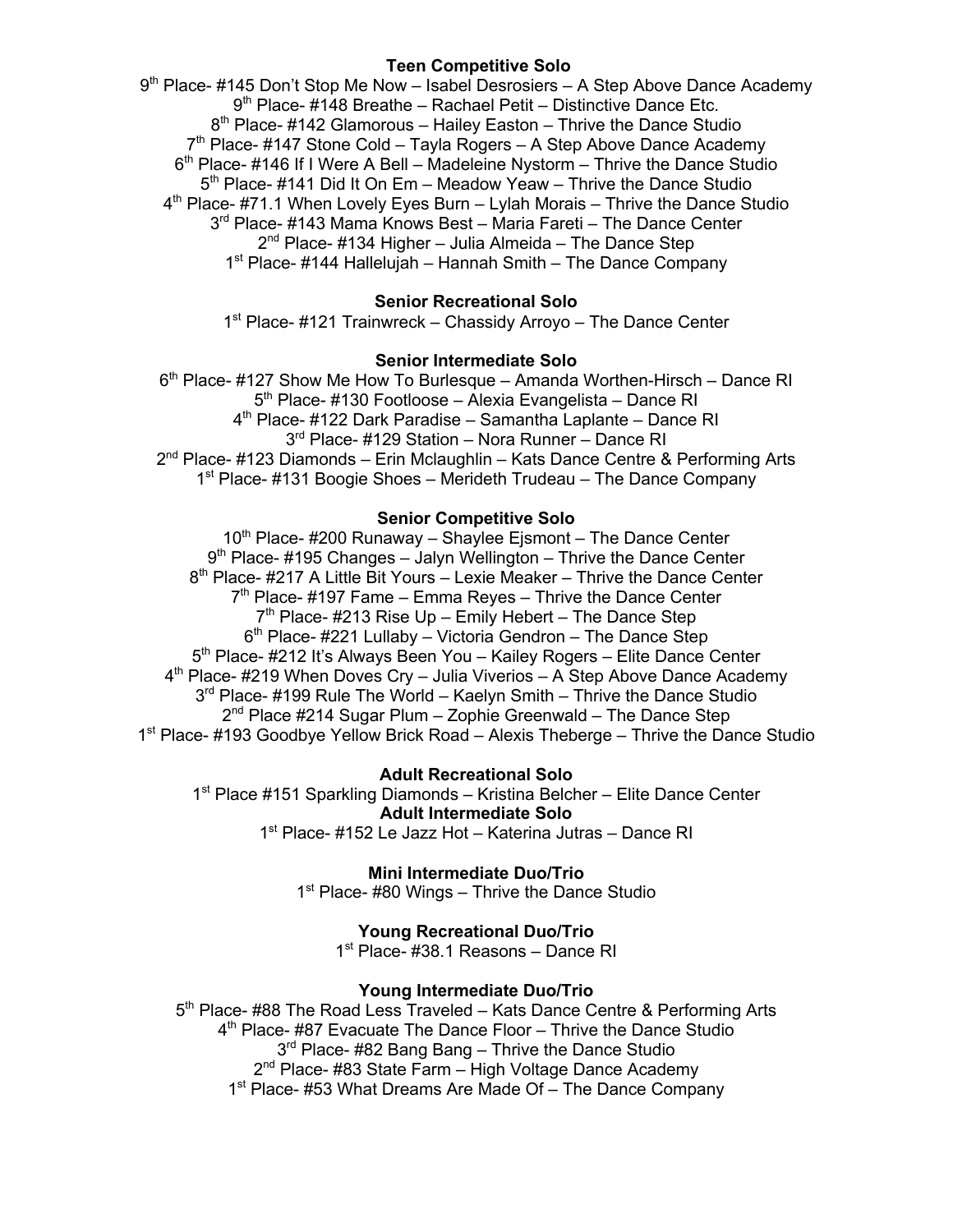## **Young Competitive Duo/Trio**

 $2^{nd}$  Place- #35 Anything – Distinctive dance Etc. 1<sup>st</sup> Place- #34 Cool Off – Thrive the Dance Studio

### **Teen Intermediate Duo/Trio**

7<sup>th</sup> Place- #170 Dancing In The Sky – Kats Dance Centre & Performing Arts 6<sup>th</sup> Place- #171 Nobodys Stopping You Now – Kats Dance Centre & Performing Arts 5<sup>th</sup> Place- #172 Easy On Me – Kats Dance Centre & Performing Arts 4th Place- #166 Smooth Criminal – Kats Dance Centre & Performing Arts 3<sup>rd</sup> Place- #160 Poison – Kats Dance Centre & Performing Arts  $2<sup>nd</sup>$  Place- #168 I Believe In You – A Step Above Dance Academy 1<sup>st</sup> Place- #167 Both Reached For The Gun – The Dance Center

#### **Teen Competitive Duo/Trio**

 $4<sup>th</sup>$  Place- #183.1 Stand By Me – Thrive the Dance Studio 3<sup>rd</sup> Place- #175 Sweet Creature – A Step Above Dance Academy 2<sup>nd</sup> Place- #174 Walk With Me- Thrive the Dance Studio 1<sup>st</sup> Place- #180 Us – A Step Above Dance Academy

#### **Senior Intermediate Duo/Trio**

1<sup>st</sup> Place- #176 Britney Mix – Dance RI

# **Senior Competitive Duo/Trio**

 $7<sup>th</sup>$  Place- #179 Never Say Never – The Dance Center  $6<sup>th</sup>$  Place- #116 River – Thrive the Dance Center 5<sup>th</sup> Place- #177 Another Love – A Step Above Dance Academy  $4<sup>th</sup>$  Place- #182 Get Lucky – A Step Above Dance Academy 3<sup>rd</sup> Place- #178 Taken – Thrive the Dance Studio 2<sup>nd</sup> Place- #187 Lost Without You - Elite Dance Center 1<sup>st</sup> Place- #181 Rescue – The Dance Step

#### **Adult Intermediate Duo/Trio**

1<sup>st</sup> Place- #186 Every Breath You Take – Dance RI

## **Mini Recreational Small Group**

2<sup>nd</sup> Place- #84 Witch Doctor – The Dance Step  $1<sup>st</sup>$  Place- #79 Mermaid Party – The Dance Step

# **Mini Intermediate Small Group**

4<sup>th</sup> Place- #17.1 Something New – Thrive the Dance Studio 3<sup>rd</sup> Place- #28 Do It Like This – The Dance Step 2<sup>nd</sup> Place- #29 Lion King- Distinctive Dance Etc.  $1<sup>st</sup>$  Place- #6.1 Lemonade – Thrive the Dance Studio

## **Young Recreational Small Group**

 $7<sup>th</sup>$  Place- #43 Every Heart – The Dance Center  $6<sup>th</sup>$  Place- #41 Babylon – High Voltage Dance Academy 5<sup>th</sup> Place- #39 Crown – High Voltage Dance Academy 4<sup>th</sup> Place- #38 Walk Like An Egyptian – The Dance Center 3<sup>rd</sup> Place- #36 Gimme That- High Voltage Dance Academy 2<sup>nd</sup> Place- #33 Weather Girls – The Dance Center  $1<sup>st</sup>$  Place- #40 It's Party Time – A Step Above Dance Academy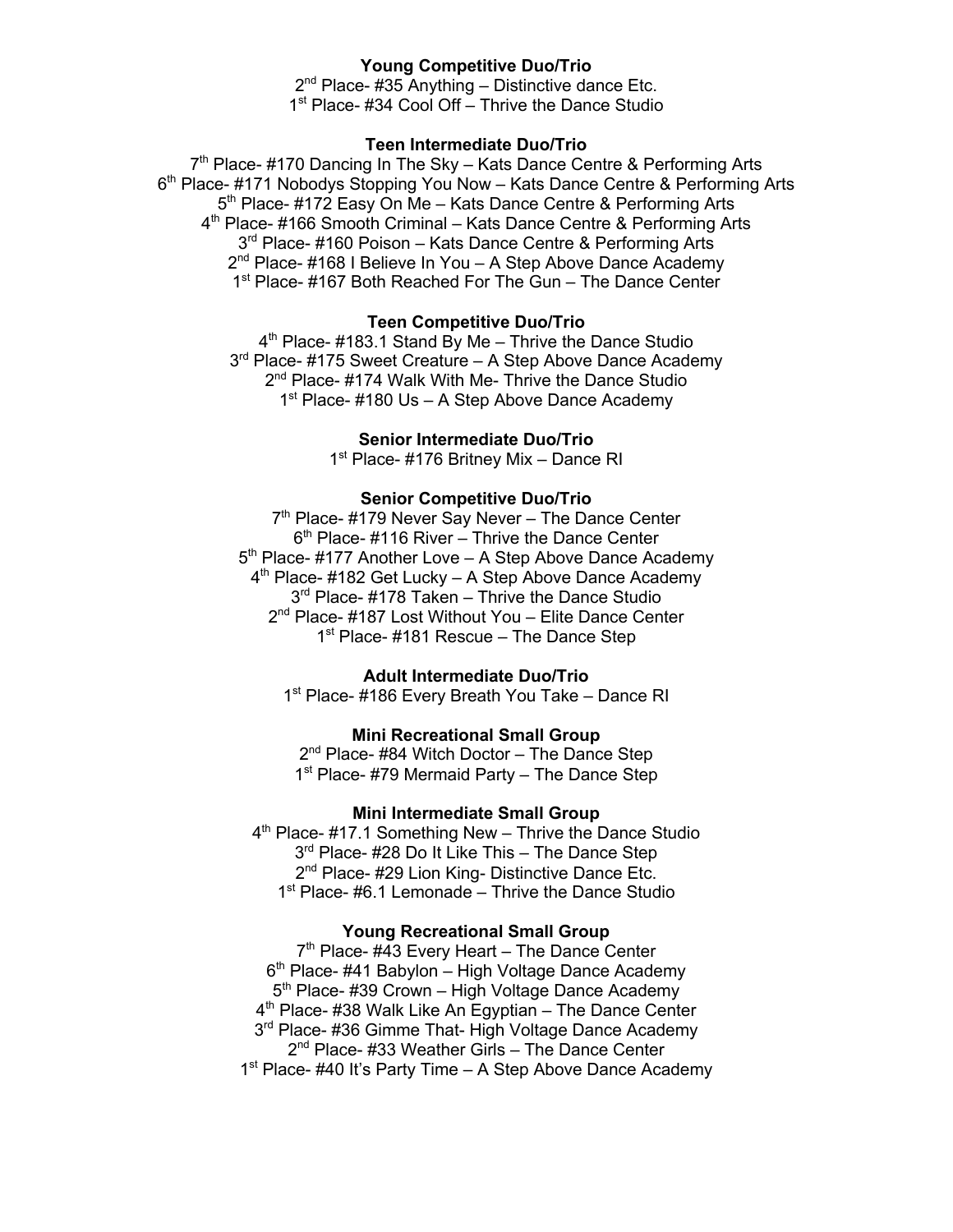## **Young Intermediate Small Group**

 $8<sup>th</sup>$  Place- #73 Voque – Distinctive Dance Etc. 7<sup>th</sup> Place- #77 The Sky Kids – Off Broadway School Of Dance  $6<sup>th</sup>$  Place- #57 Upside Down – The Dance Step  $6<sup>th</sup>$  Place- #75 Walk Like An Egyptian – High Voltage Dance Academy  $5<sup>th</sup>$  Place- #76 Rainbow – Thrive the Dance Studio 5<sup>th</sup> Place- #59 Rhythm Of The Night – Off Broadway School Of Dance 4<sup>th</sup> Place- #71 Hotel Cortez – High Voltage Dance Academy 3rd Place- #58 – Jenny From The Block – Thrive the Dance Studio 2<sup>nd</sup> Place- #69 March Of The Toys – The Dance Step 1<sup>st</sup> Place- #26.1 Bills – Thrive the Dance Studio

# **Teen Recreational Small Group**

 $1<sup>st</sup>$  Place- #183 The Cult – High Voltage Dance Academy

#### **Teen Intermediate Small Group**

10<sup>th</sup> Place- #162 No Excuses – Kats Dance Centre & Performing Arts 9<sup>th</sup> Place- #165 Queens Of Pop – Thrive the Dance Studio 8<sup>th</sup> Place- #156 Boss – A Step Above Dance Academy 7<sup>th</sup> Place- #155 Don't You Cry For Me - Off Broadway School Of Dance  $6<sup>th</sup>$  Place- #161 Cooler Than Me – Thrive the Dance Studio  $5<sup>th</sup>$  Place- #112.1 Titanium – Thrive the Dance Studio  $4<sup>th</sup>$  Place- #164 Cinnamon Girl – A Step Above Dance Academy 3<sup>rd</sup> Place- #163 Another One Bites The Dust - The Dance Center 2<sup>nd</sup> Place- #188 Fast Furious – The Dance Center 1<sup>st</sup> Place- #184 I Want It I Got It- The Dance Center

#### **Teen Competitive Small Group**

 $2<sup>nd</sup>$  Place- #106 Escalate – Thrive the Dance Studio  $1<sup>st</sup>$  Place- #92 Ciara – Thrive the Dance Studio

### **Senior Intermediate Small Group**

2<sup>nd</sup> Place- #185 Can't Help Falling In Love – Dance RI  $1<sup>st</sup>$  Place- #157 Conga – The Dance Center

#### **Senior Competitive Small Group**

 $9<sup>th</sup>$  Place- #132 Bring It Back – A Step Above Dance Academy  $8<sup>th</sup>$  Place- #133 Fever – Thrive the Dance Studio 7<sup>th</sup> Place- #97 Cell Block Tango – A Step Above Dance Academy  $6<sup>th</sup>$  Place- #126 Lost – Thrive the Dance Academy 5<sup>th</sup> Place- #128 Fever – A Step Above Dance Academy  $4<sup>th</sup>$  Place- #109 Paralyzed – A Step Above Dance Academy 3<sup>rd</sup> Place- #138 Hold On To Me – A Step Above Dance Academy  $2<sup>nd</sup>$  Place- #48.1 Recovery – Thrive the Dance Studio 1<sup>st</sup> Place- #124 Wildfire – A Step Above Dance Academy

**Adult Intermediate Small Group**

1<sup>st</sup> Place- #189 Wherever She Goes – Dance RI

### **Mini Intermediate Large Group**

3<sup>rd</sup> Place- #90 Project Platinum – Distinctive Dance Etc. 2<sup>nd</sup> Place - #81 Totally Tv - Distinctive Dance Etc. 1<sup>st</sup> Place- #85 Hallelujah – Distinctive Dance Etc.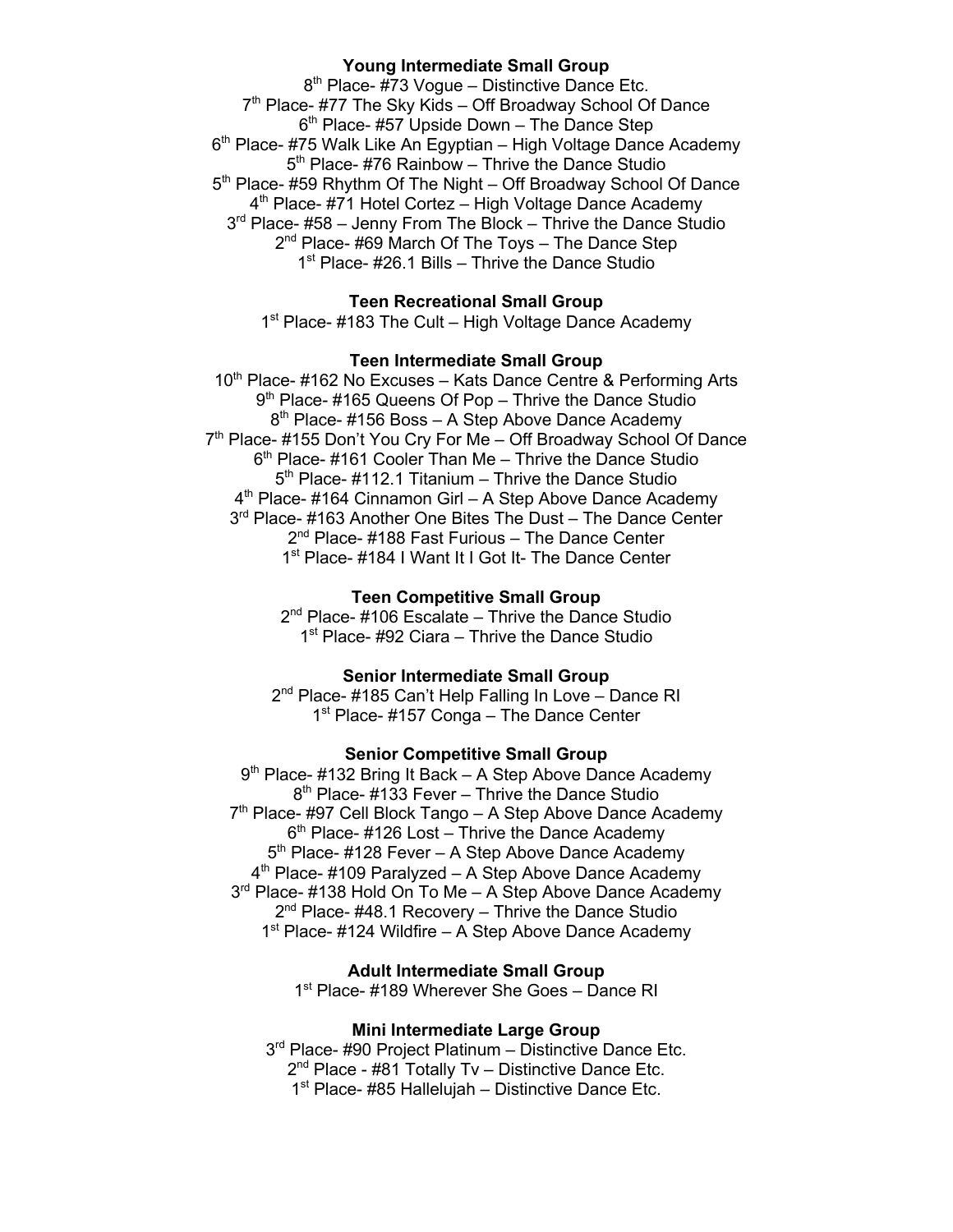### **Young Intermediate Large Group**

3<sup>rd</sup> Place- #31 Bad – Off Broadway School Of Dance  $2<sup>nd</sup>$  Place- #91 De Vil Dogs – A Step Above Dance Academy 1<sup>st</sup> Place- #30 A Million Dreams – The Dance Company

**Teen Recreational Large Group**

 $1<sup>st</sup>$  Place- #153 The Purge – High Voltage Dance Academy

**Teen Intermediate Large Group** 1<sup>st</sup> Place- #169 Birdbox – Thrive the Dance Studio

### **Teen Competitive Large Group**

 $4<sup>th</sup>$  Place- #61.1 The Business – Thrive the Dance Studio 3<sup>rd</sup> Place- #125 Slow Me Down – The Dance Step  $2^{nd}$  Place- #105 Hit The Road Jack – The Dance Step 1<sup>st</sup> Place- #119 American Soldier – The Dance Step

**Senior Competitive Large Group**

1st Place- #150 I Don't Think about You – The Dance Center

## **Senior Competitive Large Group**

1<sup>st</sup> Place- #89 Mount Everest – Thrive the Dance Center

### **Young Intermediate Line**

 $2^{nd}$  Place- #74 Diamond In The Sun – The Dance Step 1<sup>st</sup> Place- #37 Space Jams - The Dance Company

**Teen Competitive Line**

1<sup>st</sup> Place- #149 Low – Thrive the Dance Studio

#### **Young Intermediate Production**

3<sup>rd</sup> Place- #86 Toy Story – A Step Above Dance Academy 2<sup>nd</sup> Place- #54 War Of 1812 – The Dance Step 1<sup>st</sup> Place- #55 You're Invited – Thrive the Dance Studio

#### **Judges Choice Awards**

**Outstanding Entertainment-** #86 Toy Story – A Step Above Dance Academy **Outstanding Entertainment-** #184 I Want It I Got It – The Dance Center **Showmanship-** #54 War Of 1812 – The Dance Step **Showmanship-** #174 Walk With Me – Thrive the Dance Studio **Technical Excellence-** #60 No Day But Today – McKeon Dance Center **Technical Excellence-** #144 Halleluiah – The Dance Company **Emotional Execution-** #9 Dreamed A Dream – The Dance Center **Emotional Execution-** #183 The Cult – High Voltage Dance Academy **Outstanding Choreography-** #67 RIP – Thrive the Dance Studio **Outstanding Choreography-** #109 Paralyzed – A Step Above Dance Academy

**ADCC Studio Of Excellence Award -** Thrive the Dance Studio